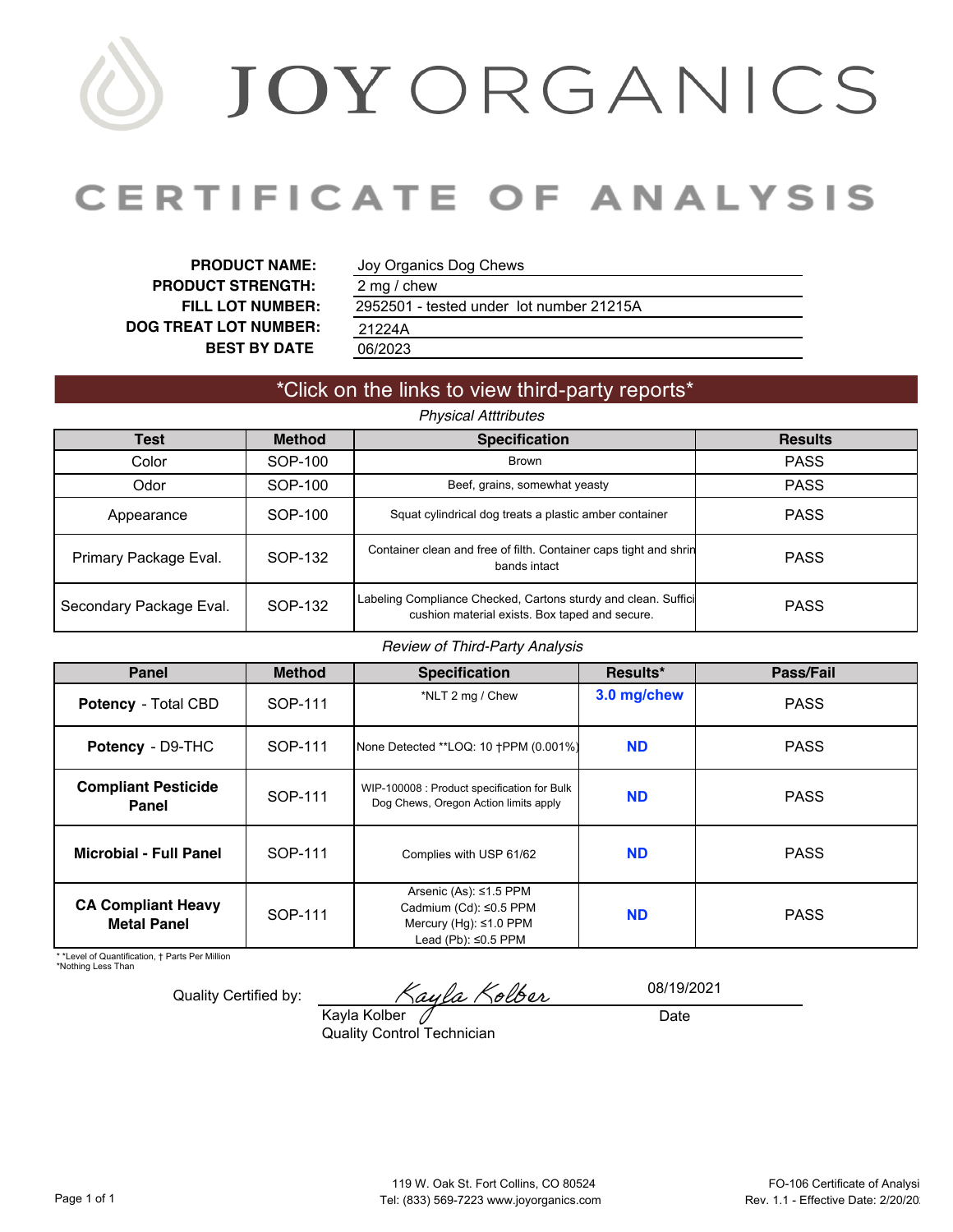<span id="page-1-0"></span>

| certificate ID<br><b>1HC97</b>                                       | <b>Chew</b>                                      | sample ID Lot# 21215A                  |                                                                      |                            |                               |                                    | <b>7USC1639 Certificate of Analysis</b>                    |                          |     |                                                                                                                   |                            |
|----------------------------------------------------------------------|--------------------------------------------------|----------------------------------------|----------------------------------------------------------------------|----------------------------|-------------------------------|------------------------------------|------------------------------------------------------------|--------------------------|-----|-------------------------------------------------------------------------------------------------------------------|----------------------------|
|                                                                      | source ID                                        | 1Z435FV90292362677                     |                                                                      |                            |                               |                                    |                                                            |                          |     |                                                                                                                   |                            |
|                                                                      | total<br>cannabinoids                            |                                        | per                                                                  | THC <sup>+</sup>           | <b>ND</b>                     |                                    | <b>This Product Has Been</b><br><b>Tested and Complies</b> | Stillwater               |     |                                                                                                                   |                            |
|                                                                      | 3.3mg                                            |                                        | chew                                                                 | CBD <sup>+</sup>           | 3.0 <sub>mg</sub>             |                                    | with 7USC1639o(1)                                          | Laboratories             |     |                                                                                                                   |                            |
|                                                                      | order 11466                                      | rec'd                                  | 8/5/2021 1:35:46 PM                                                  |                            |                               |                                    |                                                            |                          |     |                                                                                                                   |                            |
| Potency per                                                          |                                                  |                                        | error                                                                |                            |                               |                                    |                                                            |                          |     |                                                                                                                   |                            |
|                                                                      | chew                                             | MSP-7.5.1.4<br>3.3 <sub>mg</sub>       | LOD LOQ (95%CI k=2)                                                  |                            |                               |                                    | Terpenes                                                   |                          |     | total terpenes                                                                                                    | MSP-7.5.1.6<br><b>ND</b>   |
|                                                                      | total cannabinoids<br>total THC‡                 | <b>ND</b>                              | $0.02$   0.06   $\pm 0.12$ mg<br>$0.02$   0.06   $\pm 0.06$ mg       |                            |                               |                                    |                                                            |                          |     | linalool                                                                                                          | <b>ND</b>                  |
|                                                                      | total THC (THC+THCa)                             | <b>ND</b>                              | $0.02$   0.06   $\pm 0.06$ mg                                        |                            |                               |                                    | caryophyllene                                              |                          |     | β-myrcene<br>D-limonene                                                                                           | <b>ND</b><br><b>ND</b>     |
|                                                                      | total CBD‡<br>total CBD (CBD+CBDa)               | 3.0 <sub>mg</sub><br>3.0 <sub>mg</sub> | $0.02$   0.06   $\pm 0.11$ mg<br>$0.02$   0.06   $\pm 0.11$ mg       |                            |                               |                                    | humulene                                                   | <b>A</b>                 |     | a-pinene<br>β-pinene                                                                                              | <b>ND</b><br><b>ND</b>     |
| tetrahydrocannabolic acid (THCa)                                     |                                                  | <b>ND</b>                              | $0.02$   0.06   $\pm 0.06$ mg                                        |                            |                               |                                    | terpinolene<br>ocimene                                     |                          |     | ocimene<br>terpinolene                                                                                            | <b>ND</b><br><b>ND</b>     |
| Δ9-tetrahydrocannabinol (Δ9 THC)<br>Δ8-tetrahydrocannabinol (Δ8 THC) |                                                  | <b>ND</b><br><b>ND</b>                 | $0.02$   $0.06$   $\pm 0.06$ mg<br>$0.03$   $0.08$   $\pm 0.08$ mg   |                            |                               |                                    | beta pinene                                                | ಭ                        |     | a-humulene<br>β-caryophyllene                                                                                     | <b>ND</b><br><b>ND</b>     |
| tetrahydrocannabivarin (THCv)                                        | cannabidiolic acid (CBDa)                        | <b>ND</b><br><b>ND</b>                 | $0.02 \mid 0.06 \mid \pm 0.06$ mq<br>$0.02$   $0.05$   $\pm 0.05$ mg |                            |                               |                                    | alpha pinene                                               | Ø                        |     | a-bisabolol<br>camphene                                                                                           | <b>ND</b><br><b>ND</b>     |
|                                                                      | cannabidiol (CBD)<br>cannabidivarin (CBDv)       | 3.0 <sub>mg</sub><br>0.1 <sub>mg</sub> | $0.02$   $0.06$   $\pm 0.11$ mg<br>$0.02$   0.06   ±0.06mg           |                            |                               |                                    | limonene                                                   | తి                       |     | $\Delta$ 3-carene<br>caryophyllene oxide                                                                          | <b>ND</b><br><b>ND</b>     |
|                                                                      | cannabigerolic acid (CBGa)<br>cannabigerol (CBG) | <b>ND</b><br><b>ND</b>                 | $0.02$   0.05   $\pm 0.05$ mg<br>$0.01$   $0.02$   $\pm 0.02$ mg     |                            |                               |                                    | myrcene<br>linalool                                        | භි                       |     | para-cymene<br>eucalyptol                                                                                         | <b>ND</b><br><b>ND</b>     |
|                                                                      | cannabinol (CBN)                                 | <b>ND</b>                              | $0.01$   $0.03$   $\pm 0.03$ mg                                      |                            |                               |                                    |                                                            |                          |     | geraniol<br>guaiol                                                                                                | <b>ND</b><br><b>ND</b>     |
| Microbial                                                            | cannabichromene (CBC)                            | 0.3 <sub>mg</sub>                      | $0.02$   0.06   $\pm 0.07$ mg                                        |                            |                               |                                    |                                                            |                          |     |                                                                                                                   |                            |
| E.coli                                                               | MSP-7.5.1.10<br><b>ND</b>                        | limit<br><b>OCFU</b>                   | LOD<br>LOQ<br>error<br>0.010.11±0.1CFU                               | result<br><b>PASS</b>      |                               | Pesticides<br>Abamectin            | MSP-7.5.1.8<br><b>ND</b>                                   | limit<br>$0.30$ ppm      | LOD | LOQ<br>error<br>0.005   0.014   ±0.014 ppm                                                                        | result<br><b>PASS</b>      |
| Salmonella sp<br>molds                                               | <b>ND</b><br><b>ND</b>                           | 0CFU<br>10000CFU                       | 0.0   0.1   ±0.1CFU<br>1.7   5.2   ±5.2CFU                           | <b>PASS</b><br><b>PASS</b> |                               | Acephate<br>Acequinocyl            | <b>ND</b><br><b>ND</b>                                     | 5.00 ppm<br>4.00 ppm     |     | $0.005$   $0.015$   $\pm 0.015$ ppm<br>$0.004$   $0.012$   $\pm 0.012$ ppm                                        | <b>PASS</b><br><b>PASS</b> |
| Ochratoxin A<br>Aflatoxin B1B2G1G2                                   | <b>ND</b><br><b>ND</b>                           | 20 ppb<br>20 ppb                       | $0.2511.01 \pm 1.0\%$<br>$0.2511.01 \pm 1.0\%$                       | <b>PASS</b><br><b>PASS</b> |                               | Acetamiprid<br>Aldicarb            | <b>ND</b><br><b>ND</b>                                     | 5.00 ppm<br>$0.00$ ppm   |     | $0.003$   $0.010$   $\pm 0.010$ ppm<br>$0.001$   $0.004$   $\pm 0.004$ ppm                                        | <b>PASS</b><br><b>PASS</b> |
| Solvents                                                             | MSP-7.5.1.7                                      | limit                                  | LOD<br><b>LOQ</b><br>error                                           | result                     | DATE                          | Azoxystrobin<br>Bifenazate         | <b>ND</b><br><b>ND</b>                                     | 40.00 ppm<br>5.00 ppm    |     | 0.001   0.004   ±0.004 ppm<br>$0.001$   $0.003$   $\pm 0.003$ ppm                                                 | <b>PASS</b><br><b>PASS</b> |
| Acetone                                                              | <b>ND</b>                                        | 5000 ppm                               | $0.611.91 \pm 1.9$ ppm                                               | <b>PASS</b>                |                               | Bifenthrin<br><b>Boscalid</b>      | <b>ND</b><br><b>ND</b>                                     | $0.50$ ppm<br>10.00 ppm  |     | 0.001   0.002   ±0.002 ppm<br>$0.013$   $0.040$   $\pm 0.040$ ppm                                                 | <b>PASS</b><br><b>PASS</b> |
| Acetonitrile<br>Benzene                                              | <b>ND</b><br><b>ND</b>                           | 410 ppm<br>0 ppm                       | $0.6$   1.7   $\pm$ 1.7 ppm<br>$0.010.11 \pm 0.1$ ppm                | <b>PASS</b><br><b>PASS</b> |                               | Carbaryl<br>Carbofuran             | <b>ND</b><br><b>ND</b>                                     | $0.50$ ppm<br>$0.00$ ppm |     | $0.005$   $0.016$   $\pm 0.016$ ppm<br>$0.001$   $0.003$   $\pm 0.003$ ppm                                        | <b>PASS</b><br><b>PASS</b> |
| <b>Butane</b><br>Chloroform                                          | <b>ND</b><br><b>ND</b>                           | 5000 ppm<br>0 ppm                      | 1.3   3.9   ±3.9 ppm<br>$0.110.21 \pm 0.2$ ppm                       | <b>PASS</b><br><b>PASS</b> | ATCH CERTIFICATE ID AND ISSUE | Chloantraniliprole<br>Chlorfenapyr | <b>ND</b><br><b>ND</b>                                     | 40.00 ppm<br>$0.00$ ppm  |     | $0.013$   $0.038$   $\pm 0.038$ ppm<br>$0.003$   $0.010$   $\pm 0.010$ ppm                                        | <b>PASS</b><br><b>PASS</b> |
| Cyclohexane<br>Ethanol                                               | <b>ND</b><br><b>ND</b>                           | 0 ppm<br>10000 ppm                     | $0.5$   1.5   $\pm$ 1.5 ppm<br>$0.712.01 \pm 2.0$ ppm                | <b>PASS</b><br><b>PASS</b> |                               | Chlorpyrifos<br>Clofentezine       | <b>ND</b><br><b>ND</b>                                     | $0.00$ ppm<br>$0.50$ ppm |     | 0.027   0.080   ±0.080 ppm<br>$0.00510.0151 \pm 0.015$ ppm                                                        | <b>PASS</b><br><b>PASS</b> |
| Heptane<br>Hexane                                                    | <b>ND</b><br><b>ND</b>                           | 5000 ppm<br>290 ppm                    | $0.4$   1.1   $\pm$ 1.1 ppm<br>$0.511.51 \pm 1.5$ ppm                | <b>PASS</b><br><b>PASS</b> |                               | Coumaphos<br>Cyfluthrin            | <b>ND</b><br><b>ND</b>                                     | $0.00$ ppm<br>1.00 ppm   |     | $0.003$   $0.010$   $\pm 0.010$ ppm<br>$0.005$   $0.014$   $\pm 0.014$ ppm                                        | <b>PASS</b><br><b>PASS</b> |
| Isopropyl alcohol<br>Methanol                                        | <b>ND</b><br><b>ND</b>                           | 5000 ppm<br>3000 ppm                   | $0.6$   1.8   $\pm$ 1.8 ppm<br>$0.5$   1.5   $\pm$ 1.5 ppm           | <b>PASS</b><br><b>PASS</b> |                               | Cypermethrin<br>Daminozide         | <b>ND</b><br><b>ND</b>                                     | 1.00 ppm<br>$0.00$ ppm   |     | $0.003$   $0.010$   $\pm 0.010$ ppm<br>0.018   0.054   ±0.054 ppm                                                 | <b>PASS</b><br><b>PASS</b> |
| Pentane<br>Propane                                                   | <b>ND</b><br><b>ND</b>                           | 5000 ppm<br>5000 ppm                   | $0.2$   $0.5$   $\pm 0.5$ ppm<br>$0.5$   1.5   $\pm$ 1.5 ppm         | <b>PASS</b><br><b>PASS</b> |                               | Dichlorvos<br>Diazinon             | ND<br><b>ND</b>                                            | $0.00$ ppm<br>$0.20$ ppm |     | $0.009$   $0.028$   $\pm 0.028$ ppm<br>0.001   0.002   ±0.002 ppm                                                 | <b>PASS</b><br><b>PASS</b> |
| Toluene<br>Xylenes                                                   | <b>ND</b><br><b>ND</b>                           | 890 ppm<br>2170 ppm                    | $0.310.91 \pm 0.9$ ppm<br>$0.310.91 \pm 0.9$ ppm                     | <b>PASS</b><br><b>PASS</b> |                               | Dimethoate<br>Etoxazole            | <b>ND</b><br><b>ND</b>                                     | $0.00$ ppm<br>1.50 ppm   |     | $0.001$   $0.004$   $\pm 0.004$ ppm<br>$0.002$   $0.007$   $\pm 0.007$ ppm                                        | <b>PASS</b><br><b>PASS</b> |
|                                                                      |                                                  |                                        |                                                                      |                            |                               | Fenoxycarb<br>Fenpyroximate        | <b>ND</b><br>ND                                            | 0.00 ppm<br>2.00 ppm     |     | $0.002$   $0.007$   $\pm 0.007$ ppm<br>$0.001$   $0.002$   $\pm 0.002$ ppm                                        | <b>PASS</b><br><b>PASS</b> |
|                                                                      |                                                  |                                        |                                                                      |                            | Σ                             | Fipronil<br>Flonicamid             | <b>ND</b><br>ND                                            | $0.00$ ppm<br>2.00 ppm   |     | $0.005$   $0.015$   $\pm 0.015$ ppm<br>$0.064$   0.193   $\pm 0.193$ ppm                                          | <b>PASS</b><br><b>PASS</b> |
| <b>Metals</b>                                                        | MSP-7.5.1.11                                     | limit                                  | LOD<br>LOQ<br>error                                                  | result                     |                               | Fludioxonil<br>Hexythiazox         | ND<br><b>ND</b>                                            | 30.00 ppm<br>2.00 ppm    |     | 0.004   0.013   ±0.013 ppm<br>$0.001$   $0.002$   $\pm 0.002$ ppm                                                 | <b>PASS</b><br><b>PASS</b> |
| Arsenic<br>Cadmium                                                   | ND<br><b>ND</b>                                  | 1500 ppb<br>500 ppb                    | 7.9   23.6   ±23.6 ppb<br>8.5   25.4   ±25.4 ppb                     | <b>PASS</b><br><b>PASS</b> |                               | Imazalil                           | <b>ND</b>                                                  | $0.00$ ppm               |     | $0.004$   $0.013$   $\pm 0.013$ ppm                                                                               | <b>PASS</b>                |
| Lead<br>Mercury                                                      | <b>ND</b><br>ND                                  | 500 ppb<br>300 ppb                     | 13.2   39.6   ±39.6 ppb<br>6.6   19.9   ±19.9 ppb                    | <b>PASS</b><br><b>PASS</b> |                               | Imidacloprid<br>Malathion          | ND<br><b>ND</b>                                            | 3.00 ppm<br>5.00 ppm     |     | $0.001$   $0.002$   $\pm 0.002$ ppm<br>$0.003$   $0.010$   $\pm 0.010$ ppm                                        | <b>PASS</b><br><b>PASS</b> |
| Pesticides                                                           | MSP-7.5.1.8                                      |                                        | LOD                                                                  |                            | WATERMARK MUST                | Metalaxyl<br>Methiocarb            | <b>ND</b><br><b>ND</b><br><b>ND</b>                        | 15.00 ppm<br>$0.00$ ppm  |     | $0.005$   $0.015$   $\pm 0.015$ ppm<br>0.002   0.007   ±0.007 ppm                                                 | <b>PASS</b><br><b>PASS</b> |
| Pyrethrin                                                            | <b>ND</b>                                        | limit<br>1.00 ppm                      | LOQ error<br>0.002   0.005   ±0.005 ppm                              | result<br><b>PASS</b>      |                               | Methomyl<br>Methyl parathion       | <b>ND</b>                                                  | $0.10$ ppm<br>$0.00$ ppm |     | <0.001   0.001   ±0.001 ppm<br>$0.001$   $0.002$   $\pm 0.002$ ppm                                                | <b>PASS</b><br><b>PASS</b> |
| Pyridaben<br>Spinetoram                                              | <b>ND</b><br>ND.                                 | 3.00 ppm<br>3.00 ppm                   | 0.001   0.002   ±0.002 ppm<br>0.002   0.007   ±0.007 ppm             | <b>PASS</b><br><b>PASS</b> | FEATURE:                      | Mevinphos<br>Myclobutanil          | ND<br><b>ND</b>                                            | 0.00 ppm<br>9.00 ppm     |     | $0.003$   $0.010$   $\pm 0.010$ ppm<br>$0.001$   $0.002$   $\pm 0.002$ ppm<br>$0.003$   $0.010$   $\pm 0.010$ ppm | <b>PASS</b><br><b>PASS</b> |
| Spinosad<br>Spiromesifen                                             | <b>ND</b><br><b>ND</b>                           | 3.00 ppm<br>12.00 ppm                  | $0.004$   $0.013$   $\pm 0.013$ ppm<br>0.002   0.006   ±0.006 ppm    | <b>PASS</b><br><b>PASS</b> |                               | Naled<br>Oxamyl<br>Paclobutrazol   | <b>ND</b><br>ND<br><b>ND</b>                               | $0.50$ ppm<br>$0.20$ ppm |     | 0.001   0.004   ±0.004 ppm<br>$0.002$   $0.005$   $\pm 0.005$ ppm                                                 | <b>PASS</b><br><b>PASS</b> |
| Spirotetramat<br>Spiroxamine                                         | ND<br>ND                                         | 13.00 ppm<br>$0.00$ ppm                | 0.002   0.005   ±0.005 ppm<br>$0.001$   $0.002$   $\pm 0.002$ ppm    | <b>PASS</b><br><b>PASS</b> |                               | Permethrin                         | <b>ND</b>                                                  | $0.00$ ppm<br>20.00 ppm  |     | $0.006$   $0.019$   $\pm 0.019$ ppm                                                                               | <b>PASS</b><br><b>PASS</b> |
| Tebuconazole<br>Thiacloprid                                          | <b>ND</b><br>ND.                                 | 2.00 ppm<br>$0.10$ ppm                 | $0.003$   $0.010$   $\pm 0.010$ ppm<br>0.001   0.002   ±0.002 ppm    | <b>PASS</b><br><b>PASS</b> | <b>SECURITY</b>               | Phosmet<br>Piperonylbutoxide       | ND.<br><b>ND</b>                                           | 0.20 ppm<br>8.00 ppm     |     | $0.002$   $0.006$   $\pm 0.006$ ppm<br>0.007   0.020   ±0.020 ppm                                                 | <b>PASS</b><br><b>PASS</b> |
| Thiamethoxam                                                         | <b>ND</b>                                        | 4.50 ppm                               | 0.002   0.006   ±0.006 ppm                                           | <b>PASS</b>                |                               | Prallethrin<br>Propiconazole       | <b>ND</b><br>ND                                            | $0.40$ ppm<br>20.00 ppm  |     | $0.002$   $0.007$   $\pm 0.007$ ppm<br>$0.002$   $0.007$   $\pm 0.007$ ppm                                        | <b>PASS</b><br><b>PASS</b> |

Certified by:<br>Certified by:<br>Asa (GP2020/HS20), pesticides and mycotoxins by LCMSMS (LC8060), microbial by qPCR<br>(AriaMx) and plating (Hardy Diagnostics), metals by ICPMS (ICPMS-2030)<br>(AriaMx) and plating (Hardy Diagnostics)

All testing was completed onsite at 6073 US93N, Olney MT ... Potency (cannabinoid<br>
COREDITED<br>
Central sections and the central on central concentration is calculated as: [cannabioid] = [cannabioid]<sub>HPLC</sub> x Volume<sub>dilution</sub> Standards are used to calibrate the resulting data and estimate error using a standard<br>
estimate of error method; LOD is the limit of detection (3.3s), LOQ is the limit of<br>
eF-871A-419DCF-428635B2-5128-4C<br>
eF-871A-419DCF-4 Stillwater Laboratories Inc.<br>MT License L0001, L00007<br>6073 US93N Suite 5, Olney MT 59927 limit, NA = not applicable.  $\pm$  decarbed  $\epsilon$  LOD), NT = not detected (< LOD), NT = not tested, NL = no • All testing was completed onsite at 6073 US93N, Olney MT •• Potency (cannabinoid<br>concentration) is acluated as: [cannabioid] = [cannabinoid<br>Decarboxyted cannabinoid concentration is calculated XXX<sub>tval</sub> = 0.877 x XXMa +

Certified by:

8/7/2021 2:25 PM



https://customer.a2la.org/index.cfm?event= directory.detail&labPID=423635B2-5128-4C 6F-871A-419DCF43B0D7

 $\mathbb{R}^{\text{Printed } 8/7/2021\ 2:25\ \text{PM}}$   $\text{CO}7 \quad \text{\textcircled{8}}$   $\textcircled{3}^{\text{2018}}$   $\textcircled{406-881-2019}$   $\textcircled{9}^{\text{2018}}$   $\textcircled{9}^{\text{2018}}$   $\textcircled{1}$   $\textcircled{9}^{\text{2018}}$   $\textcircled{1}$   $\textcircled{9}^{\text{2018}}$   $\textcircled{1}$ **Stillwater Laboratories Inc.**<br>MT License L0001, L00007<br>A06-881-2019 A06-881-2019 A06-881-2019